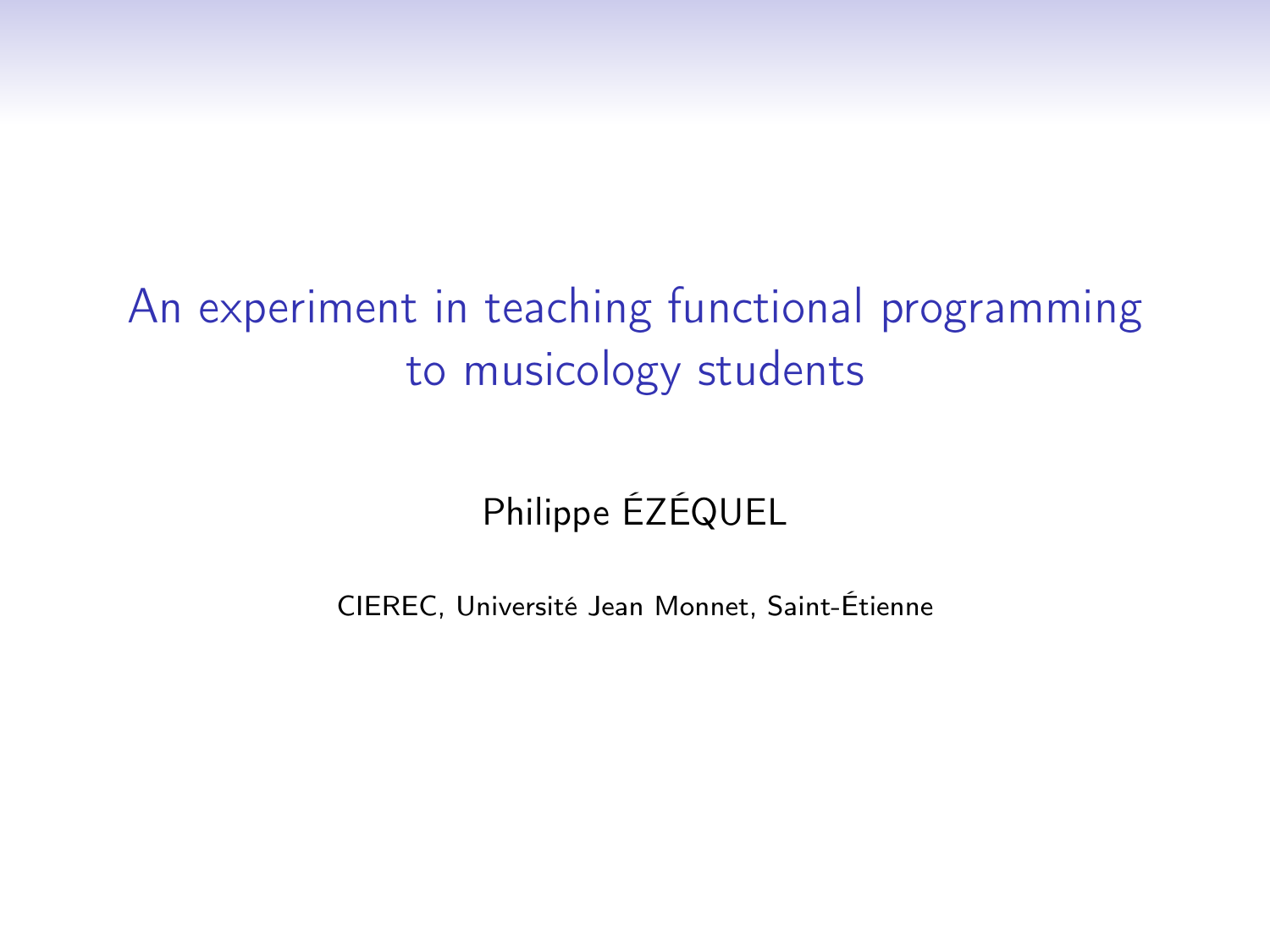# Summary

- 1. Background and motivations
- 2. The Peano language
- 3. A tentative curricula (interleaved)
- 4. Feedback from the RIM students (2015 and 2016)
- 5. Technicalities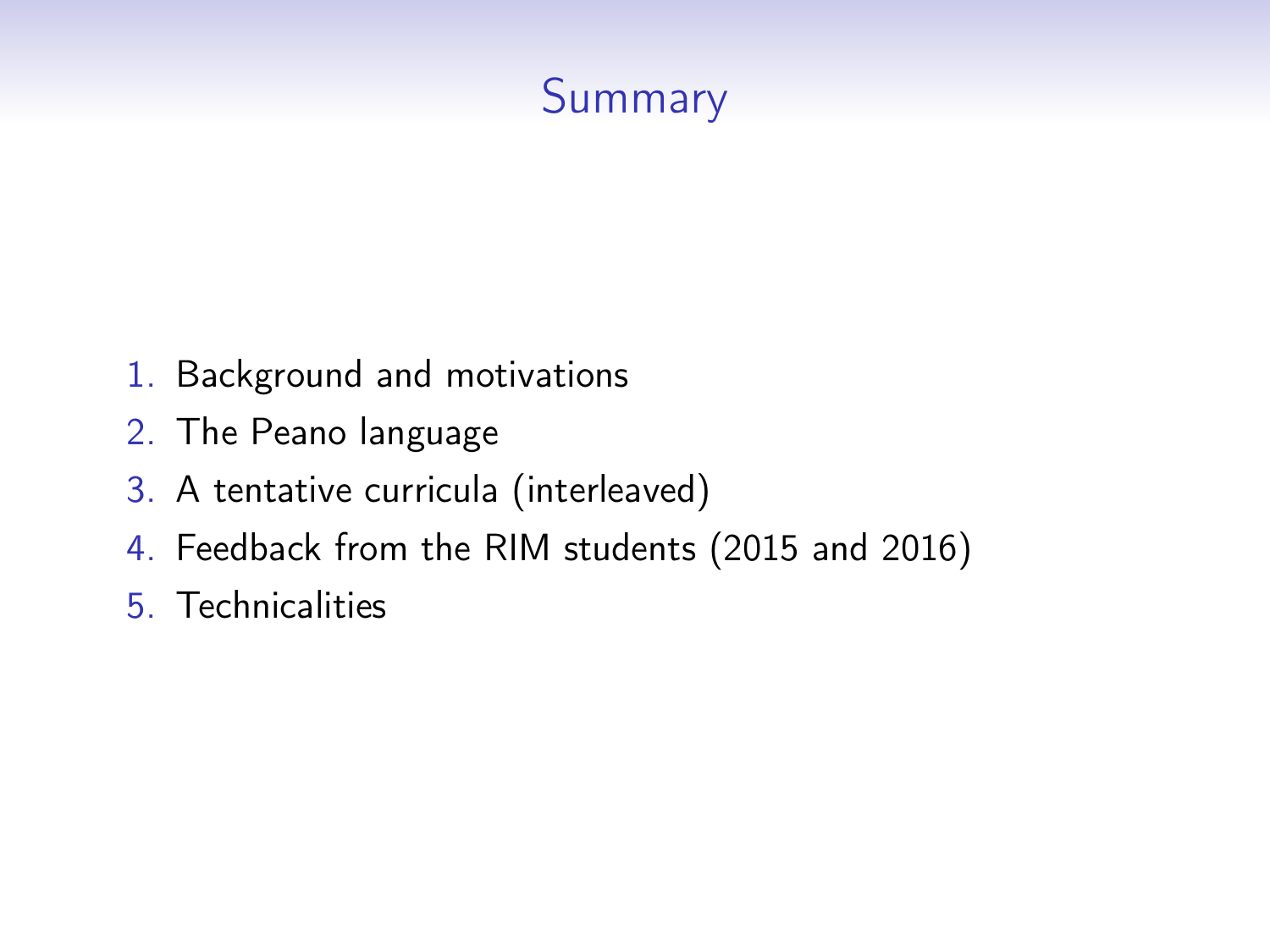# **Background**

- Computer Science perspective
- More than 10 years feedback on teaching functional programming
- Adaptation to musicology students : Lisp is the final goal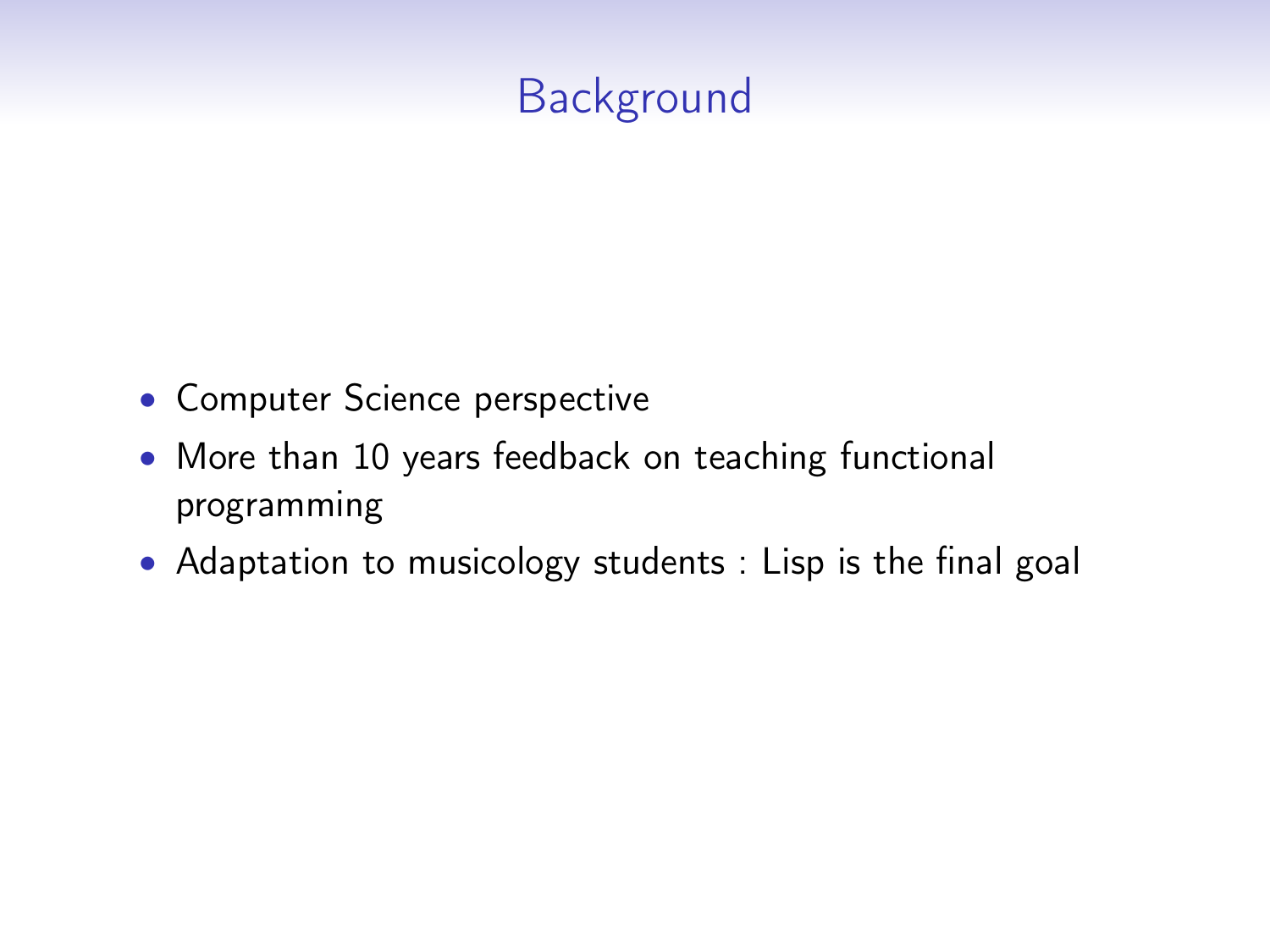# **Motivations**

#### A statement

Functional programming is hard :

- for beginners in programming
- for seasoned programmers used to imperative paradigm

### Possible explanations

- "real" functional programs may be rather obfuscated "Unfortunately a Russian spy stole the last meg of a LISP program for controlling our nuclear defense systems. Fortunately, it was all right-parenthesis."
- pure functional languages lack well known control structures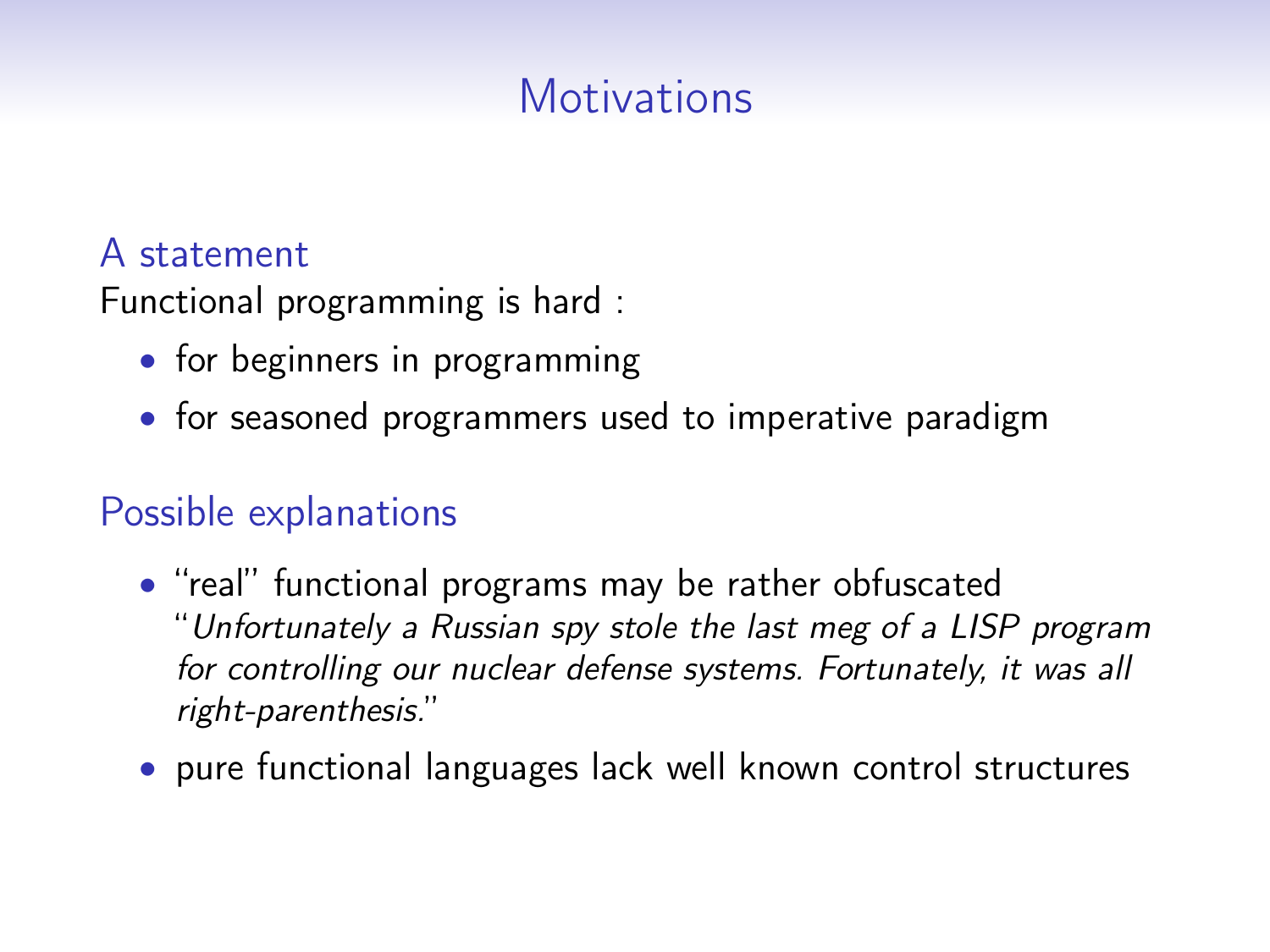### What is needed

#### A simple language

- with minimal syntactic sugar
- Turing-equivalent
- allowing to play with lists (and trees?)
- providing useful features for learners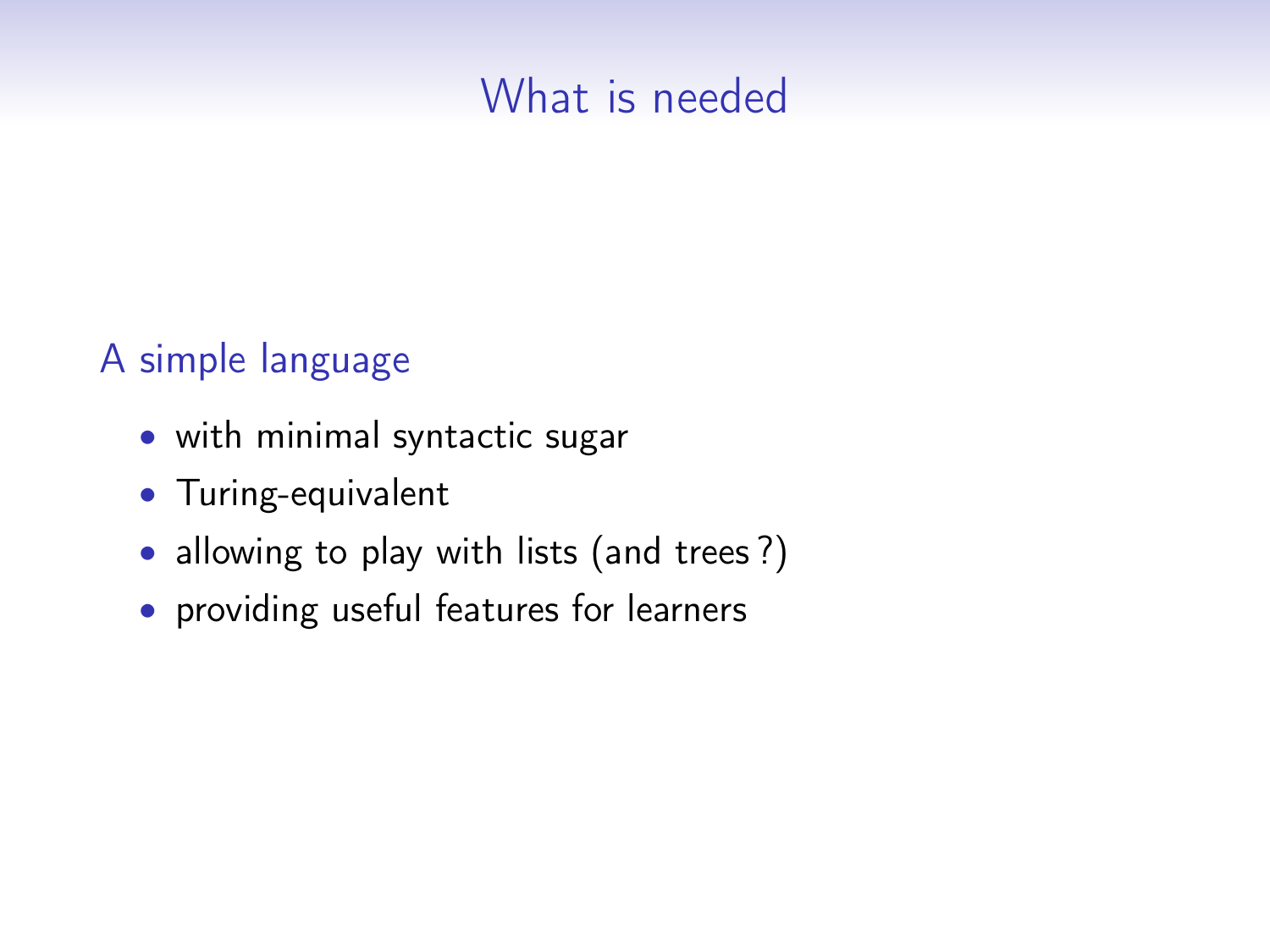## The Peano machine : basic model

- evaluates arithmetic expressions
- one can define new functions

**Expressions** 

(i) 0  $(ii)$   $\text{++}$  Expr (iii) if  $E_1 = E_2$  then  $E_3$  else  $E_4$ (iv) function call

#### Where the name Peano comes from

Giuseppe Peano described the integers using 0, successor function and recurrence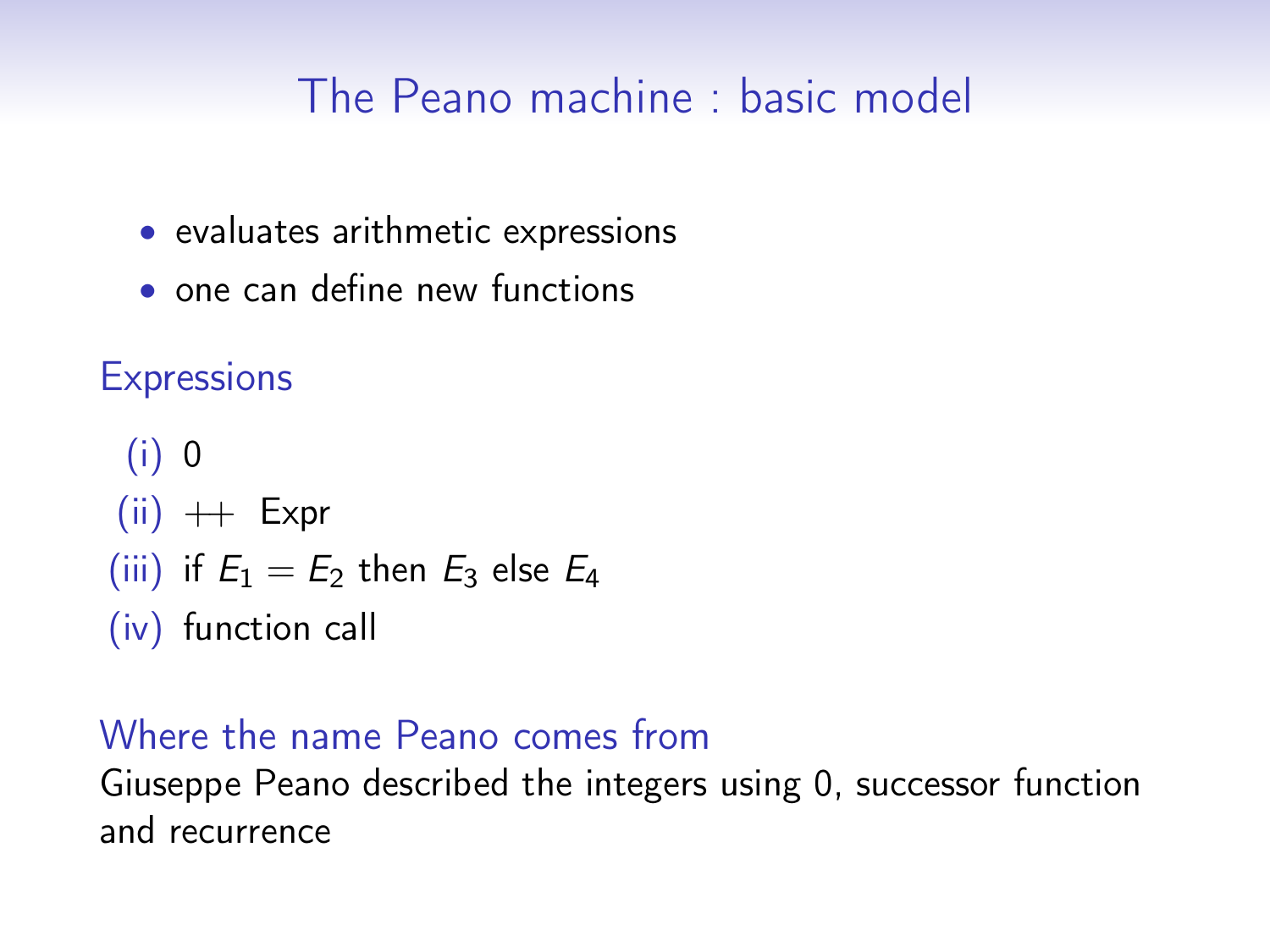# The basic Peano machine : curricula

#### Arithmetic

- $\bullet$   $--$  Expr
- addition, subtraction
- comparisons, multiplication
- quotient, remainder

### Programming skills

- recurrence, recursion and induction
- purely recursive programming
- iterative recursive programming using accumulators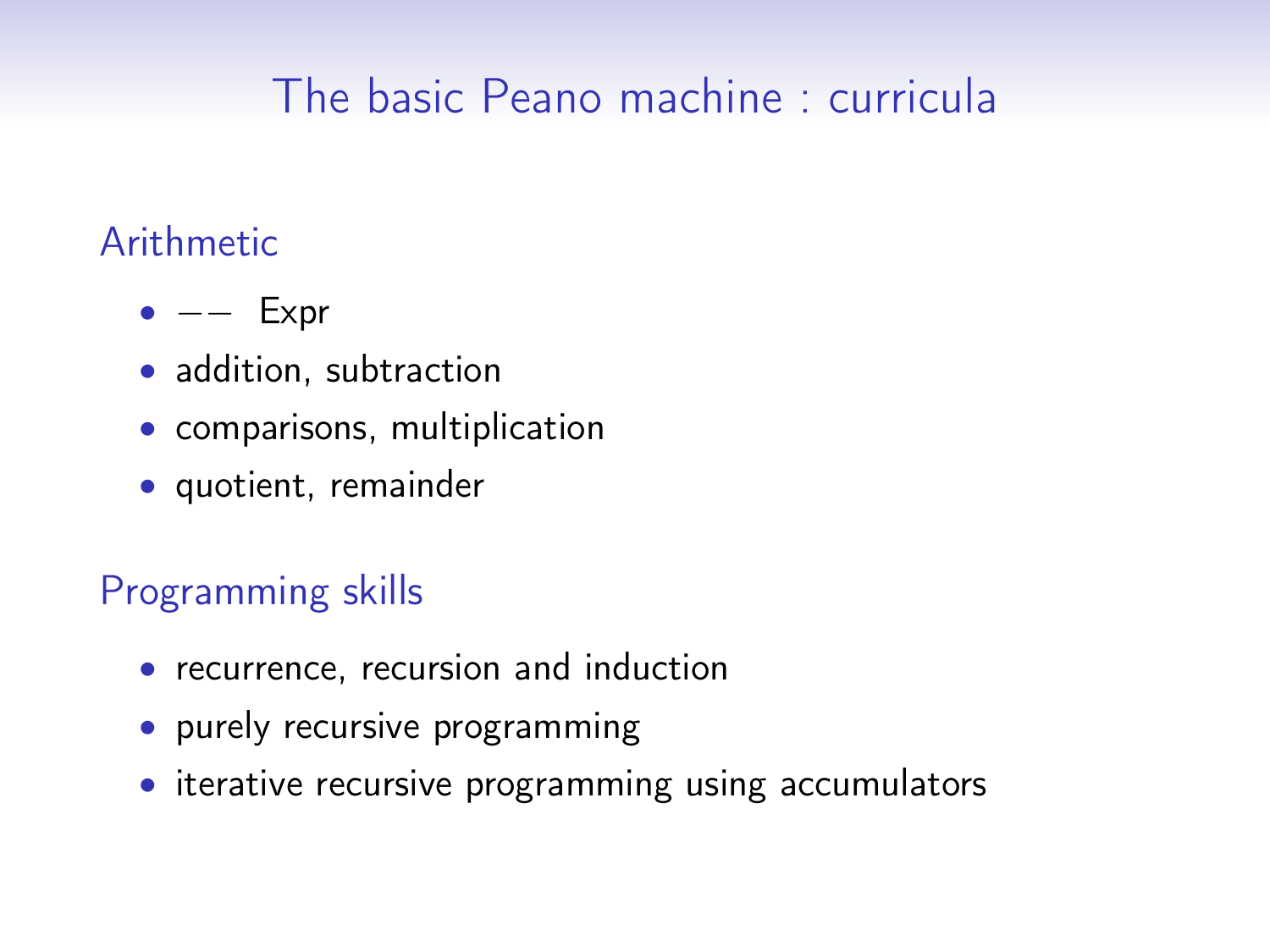### The Peano machine : DeLuxe model

#### Basic Peano machine, plus

- 1. all the arithmetic operators defined so far
- 2. List data type : cons, car, cdr, null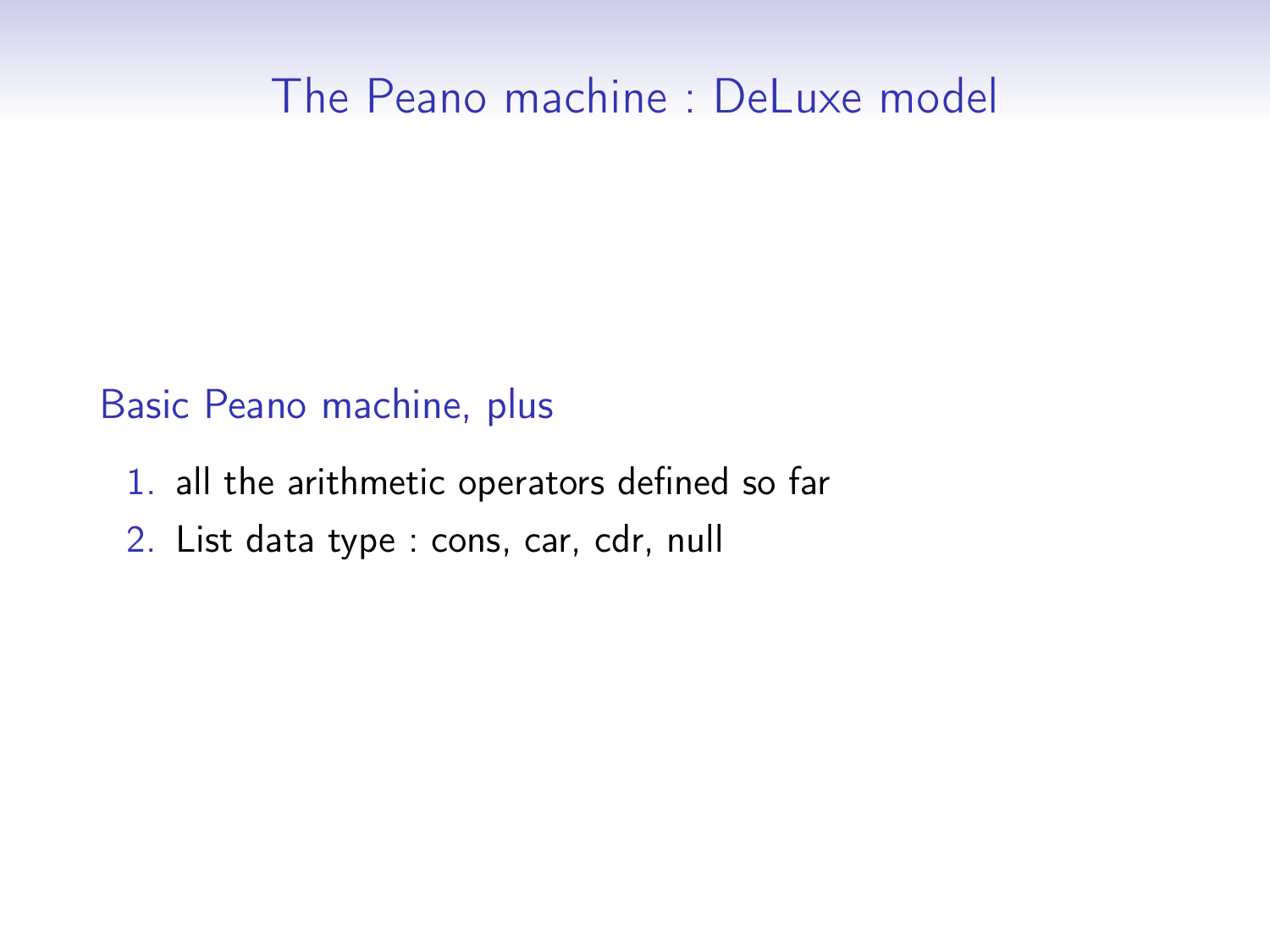# The DeLuxe Peano machine : curricula

#### Lists

- length of a list
- append two lists
- reverse a list, in 3 flavors
- playing with lists : shuffle, interleave, lists of lists,. . .

### Programming and Computer Science skills

- there is more than one way to do something
- complexity issues steming from algorithms or programming
- "Elegance is not optional" (R. O'Keefe, The Craft of Prolog)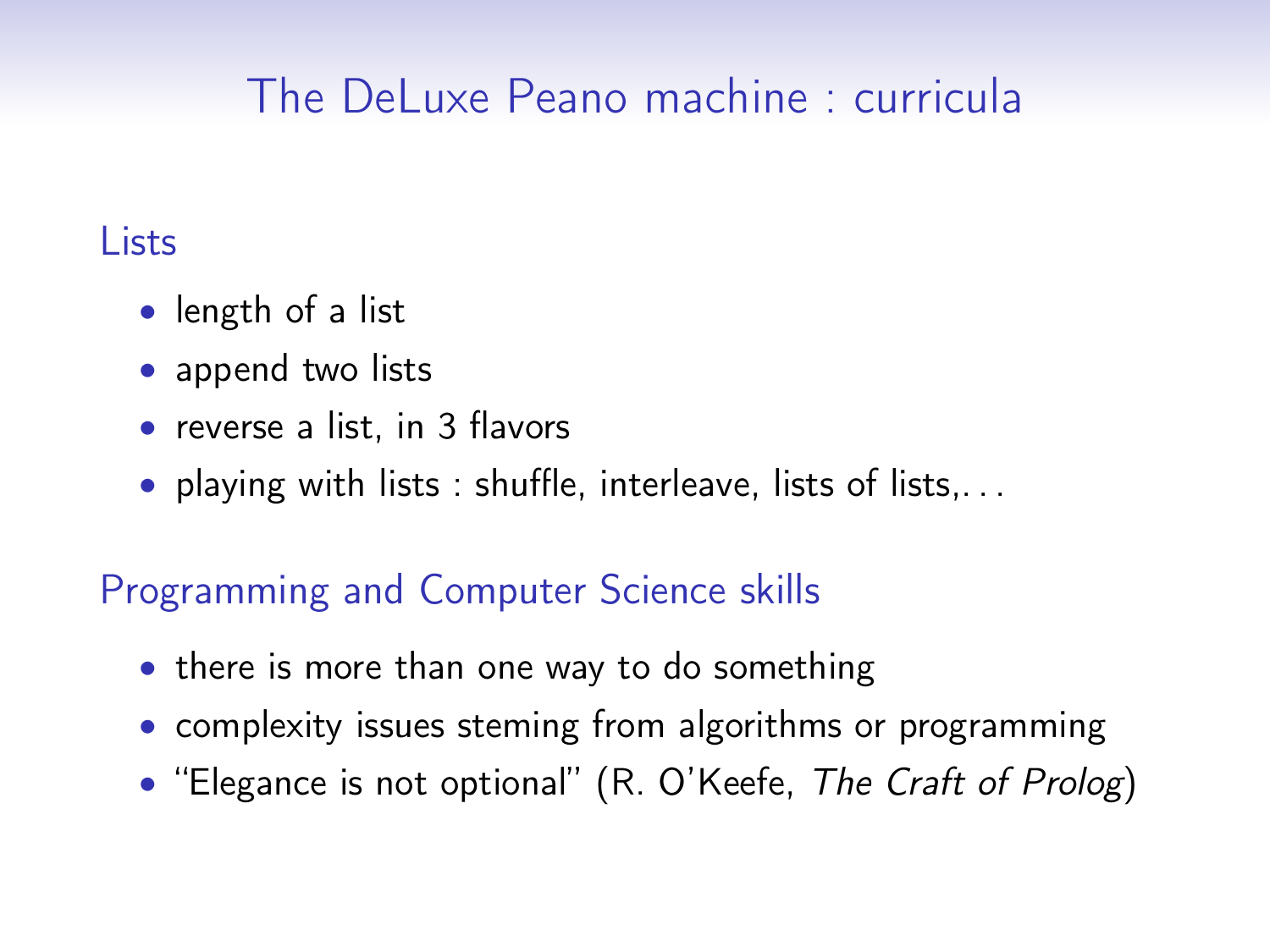## Feedbacks from the RIM students

- years 2015 and 2016
- 3 students of the 2015 class (out of 8), 9 of the 2016 class (out of 10)
- only positive feedbacks :
	- "Syntax and semantics are simple and clear"
	- "Way easier to program with than Lisp"
	- "A good introduction to Lisp, OpenMusic and Faust"
	- "The tools provided by the interpreter are very useful"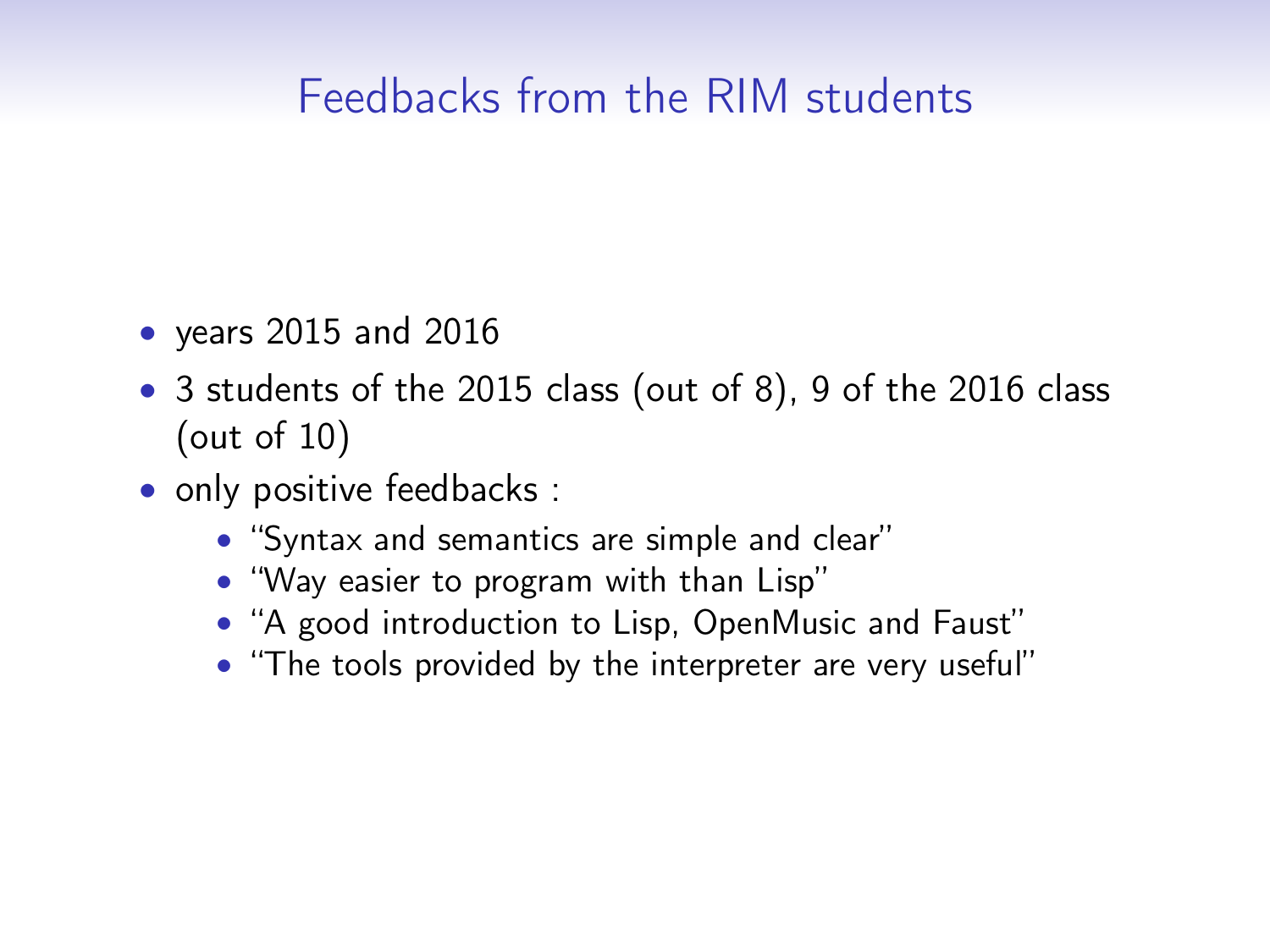## Technicalities : how to use the Peano Machine

- edit a source file
- compile it, getting an interpreter
- launch the interpreter
- demo !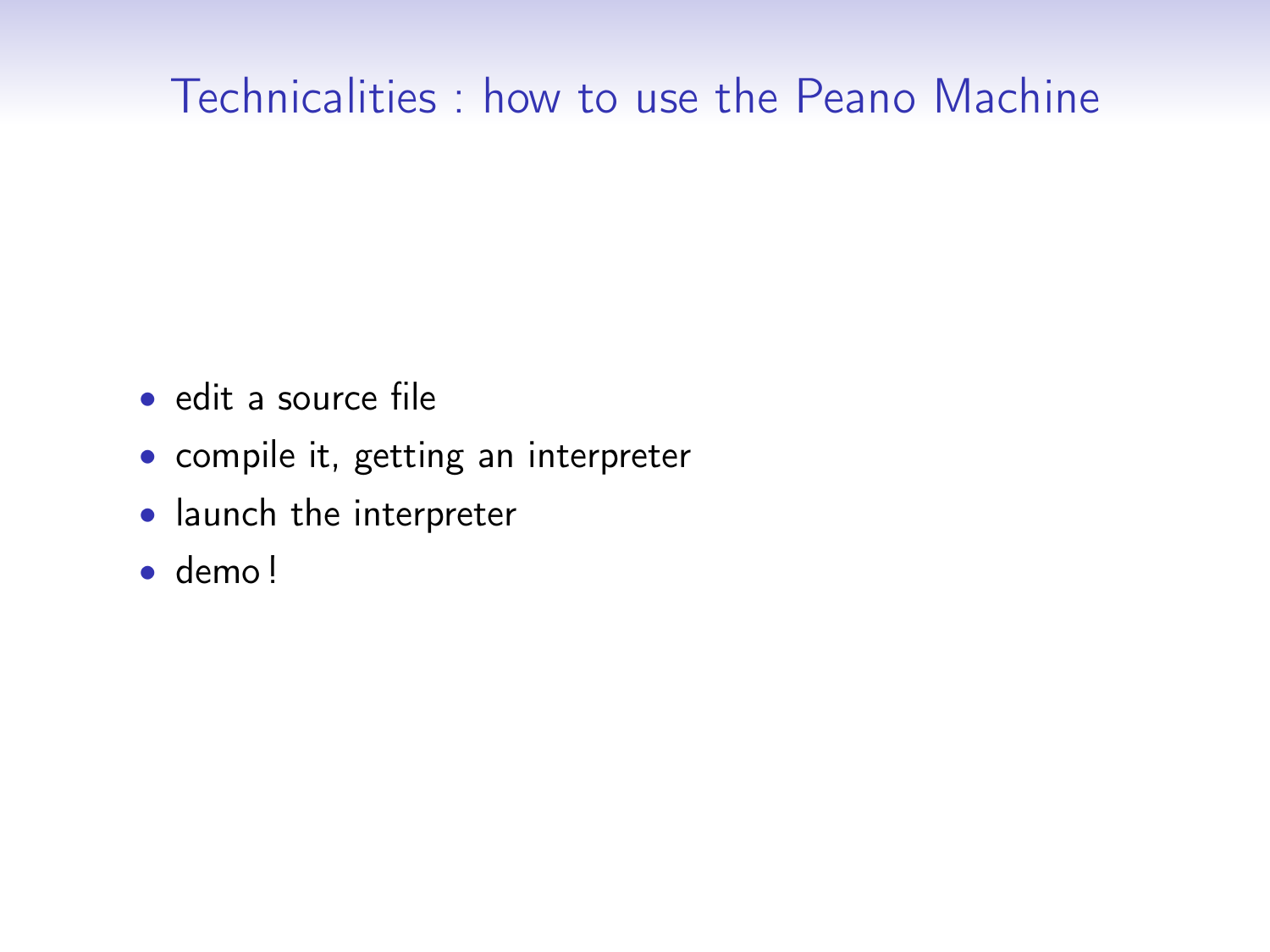# Technicalities : features of the interpreter

- read-eval-print loop
- history of commands
- line editing facilities (à la Emacs. . . )
- special commands :
	- listing : to get the list of the functions defined
	- trace : to have a trace of the functions calls (notrace to switch off)
	- calc : to show how many internal operations were executed while evaluating an expression (nocalc to switch off)
	- mem : to show how many memory cells were needed while evaluating an expression (nomem to switch off)
- demo !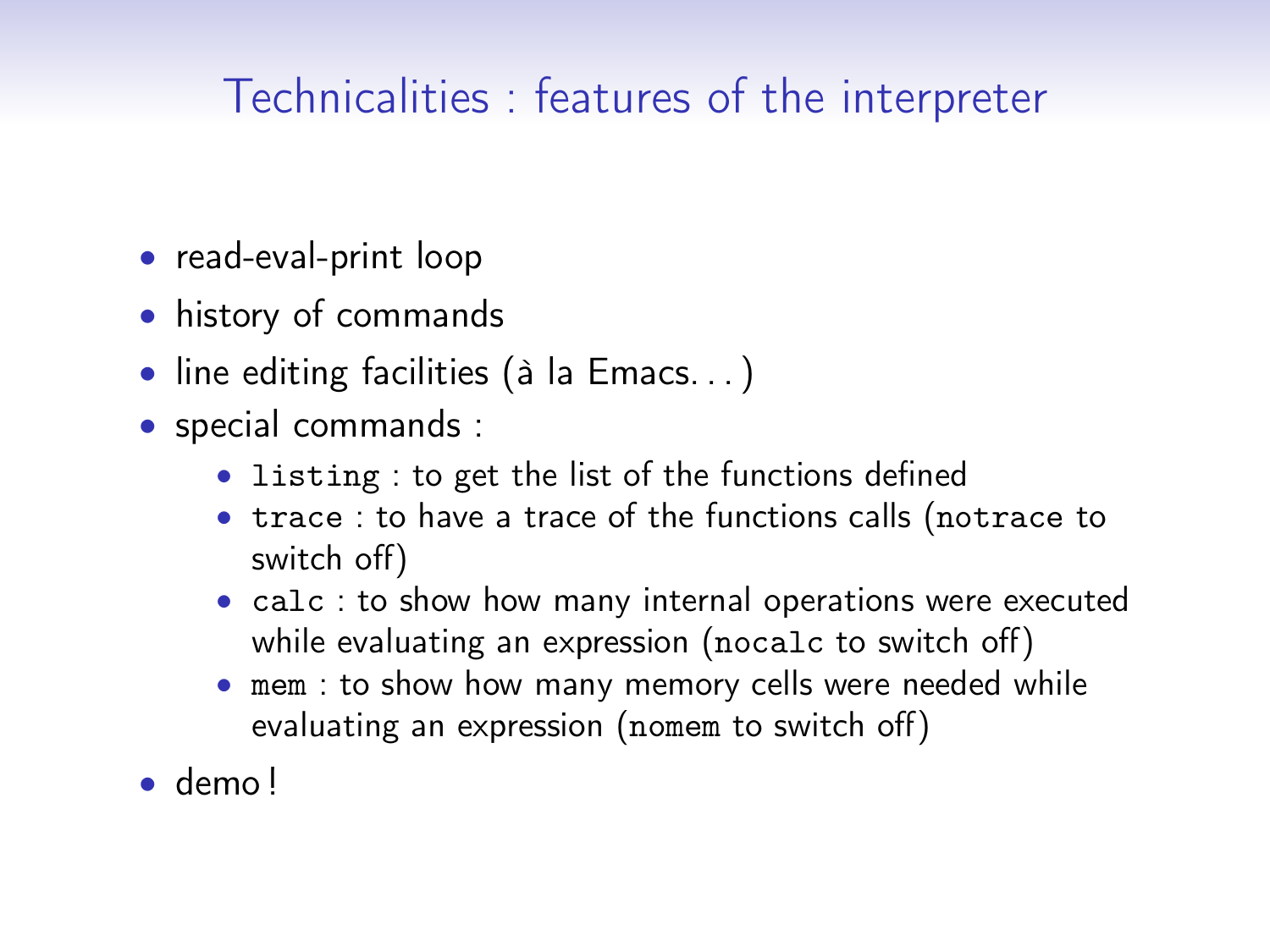## Technicalities : implementation

- source to source compilation from Peano to C, then gcc
- usual list and binary tree functions
- atoms à la Lisp
- graceful handling of non-terminating function calls
- demo !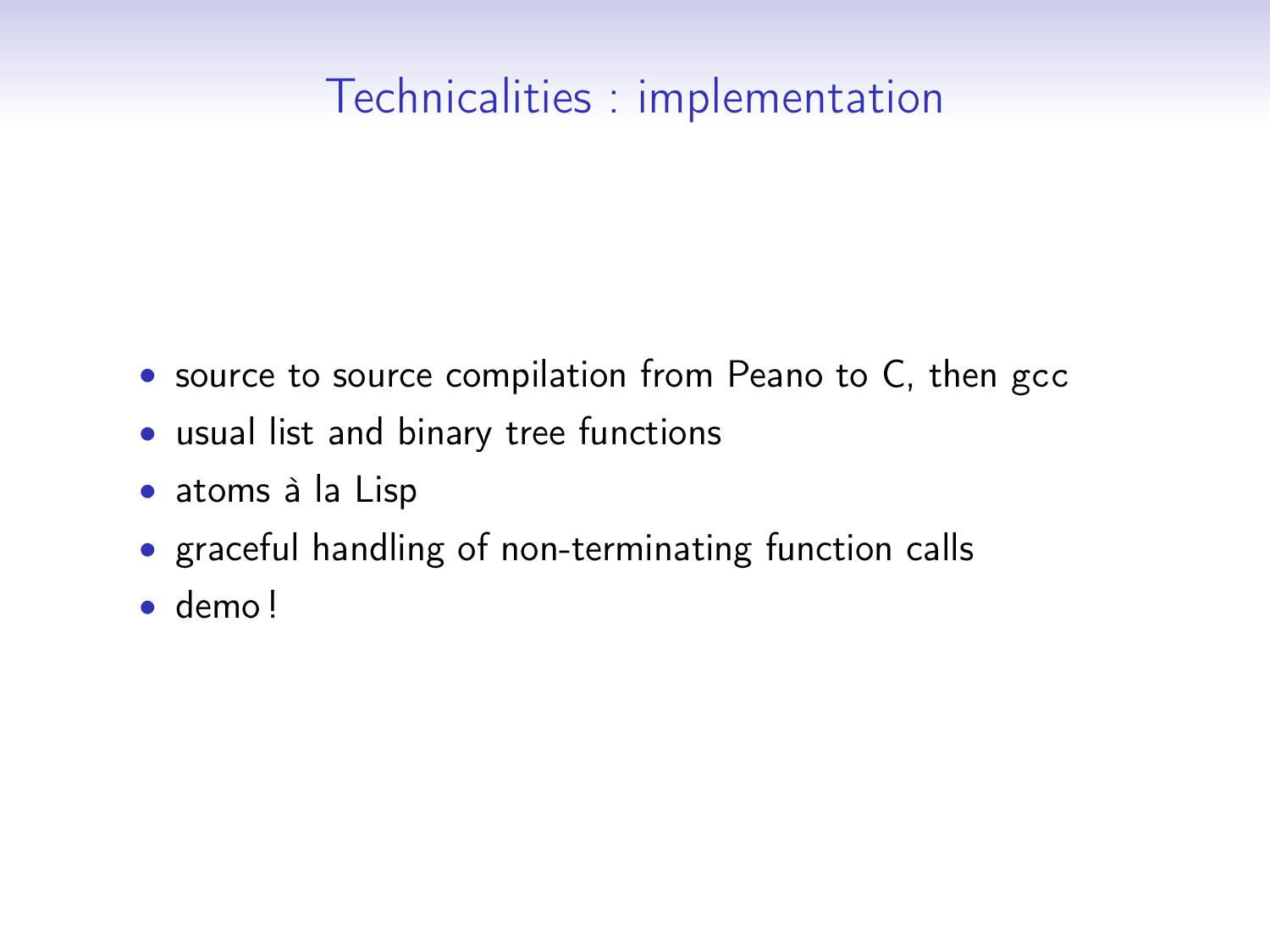### Technicalities : what remains to be done

- auto completion of function names
- infinite precision arithmetic
- more pleasant interface
- $\bullet$  . . .